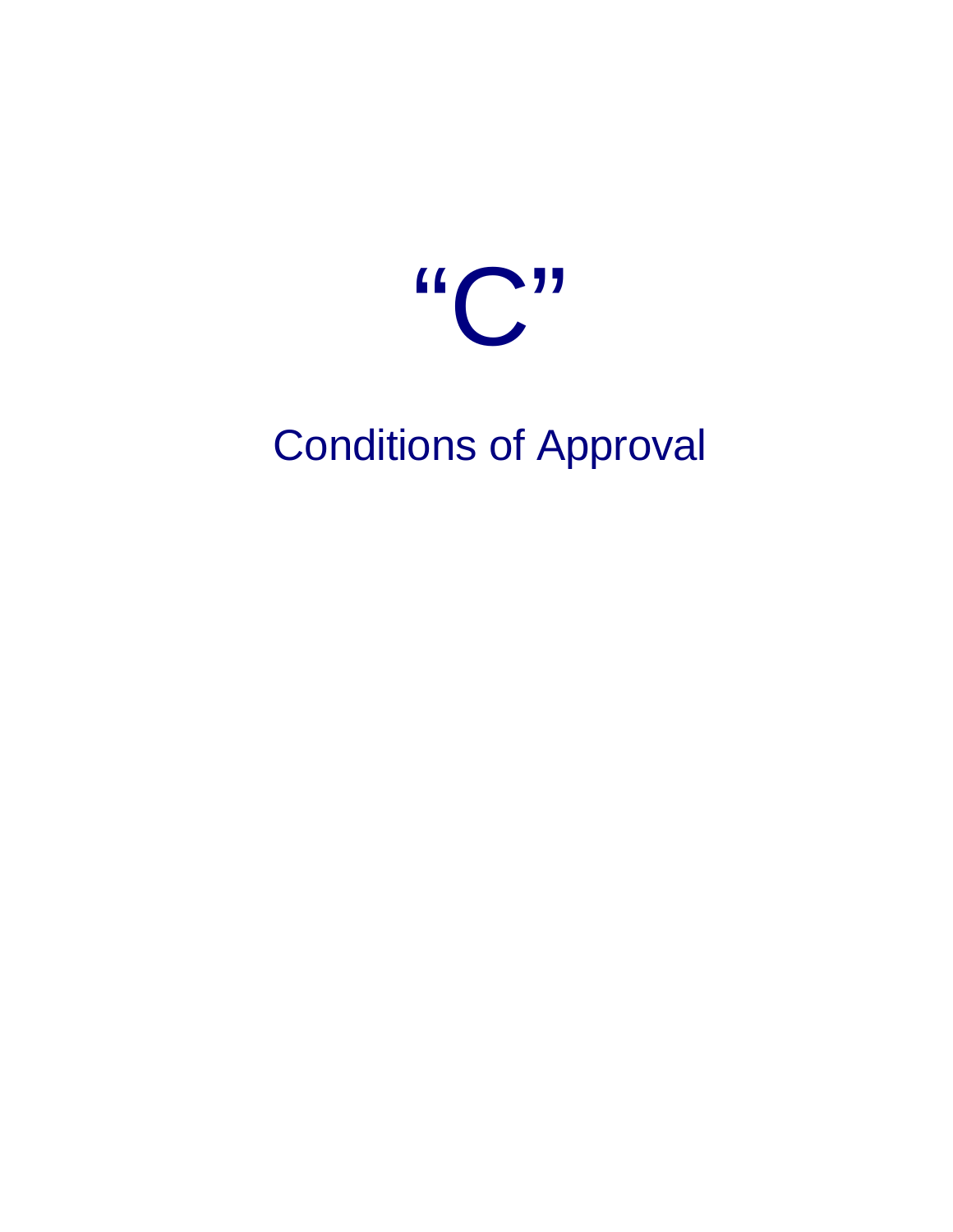## **PLANNING COMMISSION HEARING – AUGUST 3, 2016 CONDITIONS OF APPROVAL**

# **TAYLOR FAMILY VINEYARDS USE PERMIT APPLICATION NUMBER P15-00291-UP 5991 SILVERADO TRAIL, NAPA, CA, APN #039-040-016**

# **1.0 SCOPE**

This permit encompasses and shall be limited to:

- 1.1 Approval of a 15,000 gallon per year winery to allow the following:
	- a. Wine production of no more than 15,000 gallons per year;
	- b. Conversion of an existing 1,600 square foot barn for winery production to include a 400 square foot barrel storage area, 80 square foot restroom, 400 square foot tasting room, 120 square foot laboratory, and 600 square foot production area;
	- c. Construction of a 400 square foot covered crush pad;
	- d. Improvement of existing access driveway to Silverado Trail to a width of 20-feet;
	- e. Installation of a left-turn lane from Silverado Trail to the site's driveway;
	- f. Maximum number of employees: One (1) full time employee and one (1) part time employee;
	- g. Hours of operation for the winery shall be limited to 7:30 AM to 6:00 PM (production hours except during harvest), and 10:00 AM to 6:00 PM (visitation hours), 7-days a week;
	- h. Visitation, tours and tastings, and marketing plans as set forth in Section 4.0 below;
	- i. Installation of two 10,000 gallon water tanks;
	- j. Installation of an in-ground wastewater treatment system or hold and haul system;
	- k. Five parking spaces (including one ADA space); and
	- l. Lot line adjustment with the adjacent parcel to the north (APN 039-040- 031).

The winery shall be designed in substantial conformance with the submitted site plan, elevation drawings, and other submittal materials and shall comply with all requirements of the Napa County Code (the County Code). It is the responsibility of the applicant to communicate the requirements of these conditions and mitigations (if any) to all designers, contractors, employees, and guests of the winery to ensure compliance is achieved. Any expansion or changes in use shall be approved in accordance with County Code Section 18.124.130 and may be subject to the Use Permit modification process.

\*\*Alternative locations for spoils and fire suppression tanks are permitted, subject to review and approval by the Director of Planning, Building, and Environmental Services (the PBES Director), when such alternative locations do not change the overall concept, and do not conflict with any environmental mitigation measures or conditions of approval.

# **2.0 PROJECT CONDITIONS**

Should any of the conditions conflict with any of the other conditions included in this document, the more specific conditions shall supersede and control.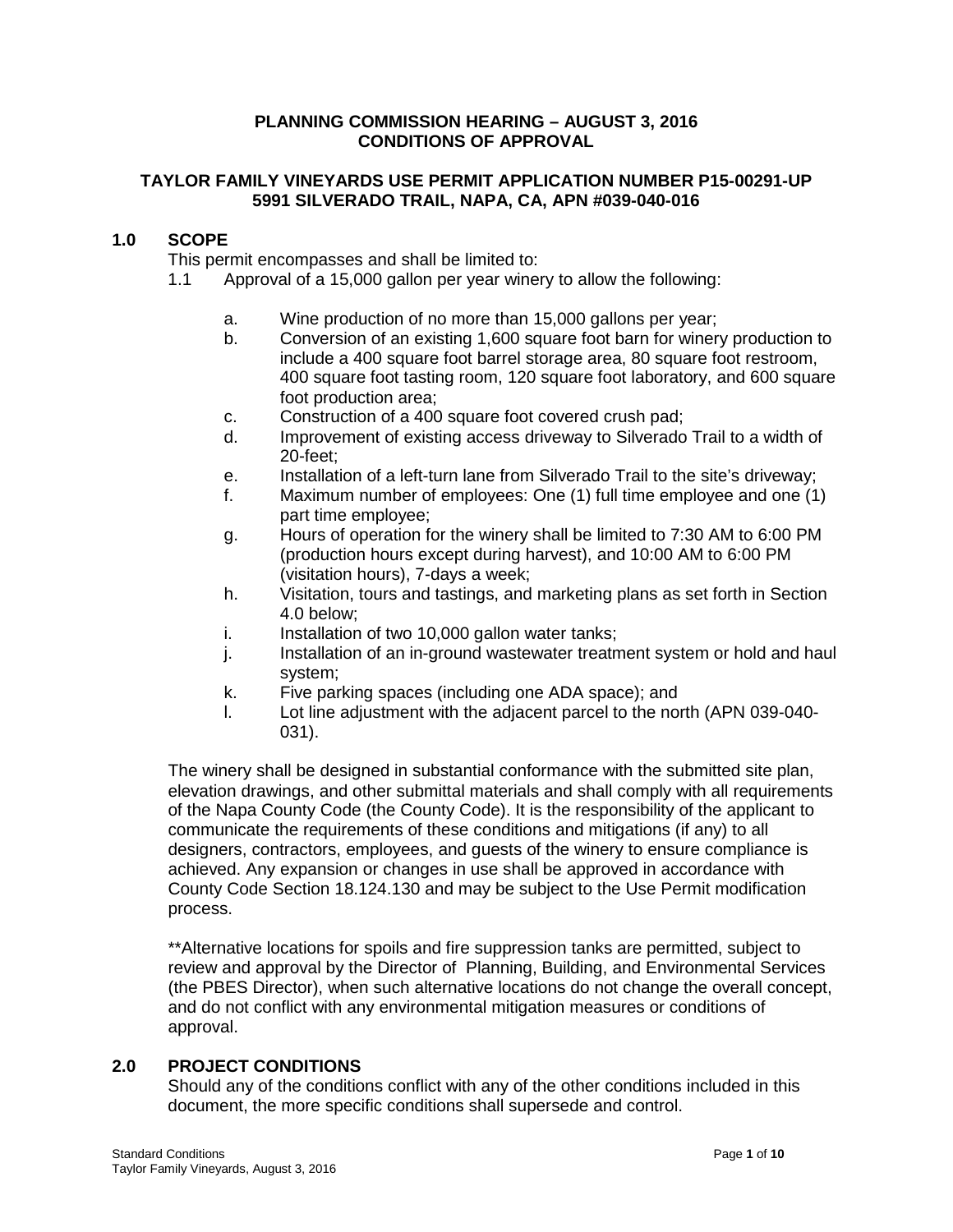2.1 Lot Line Adjustment

The proposed lot line adjustment with the adjoining parcel to the north (APN 039- 040-031) shall be recorded prior to building permit issuance.

2.2 The existing single family residence is classified for residential purposes only and cannot be used for commercial purposes or in conjunction with the operation and/or visitation/marketing program for the winery. If the residence is rented, the residence shall only be rented out for periods of 30 days or more, pursuant to Napa County Code Section 18.104.410, Transient Commercial Occupancies of Dwelling Units Prohibited.

### **3.0 COMPLIANCE WITH OTHER DEPARTMENTS AND AGENCIES**

Project conditions of approval include all of the following County, Divisions, Departments and Agency requirements. The permittee shall comply with all applicable building codes, zoning standards, and requirements of County Divisions, Departments and Agencies at the time of submittal and may be subject to change. Without limiting the force of those other requirements which may be applicable, the following are incorporated by reference as enumerated herein:

- 3.1 Engineering Services Division as stated in their Memorandum dated May 16, 2016.
- 3.2 Environmental Health Division as stated in their Memorandum dated May 20, 2016.
- 3.3 Fire Department as stated in their Inter-Office Memo dated January 6, 2016.
- 3.4 Public Works Department as stated in their Memorandum dated September 15, 2015.

The determination as to whether or not the permittee has substantially complied with the requirements of other County Divisions, Departments and Agencies shall be determined by those Divisions, Departments or Agencies. The inability to substantially comply with the requirements of other County Divisions, Departments and Agencies may result in the need to modify the approved use permit.

#### **4.0 VISITATION**

Consistent with County Code Sections 18.16.030 and 18.20.030, marketing and tours and tastings may occur at a winery only where such activities are accessory and "clearly incidental, related, and subordinate to the primary operation of the winery as a production facility."

A log book (or similar record) shall be maintained to document the number of visitors to the winery (for either tours and tastings or marketing events), and the date of the visits. This record of visitors shall be made available to the PBES Department upon request.

#### 4.1 TOURS AND TASTING

Tours and tastings shall be limited to the following:

- a. Frequency: seven days per week, Monday through Sunday
- b. Maximum number of persons per day: 17 persons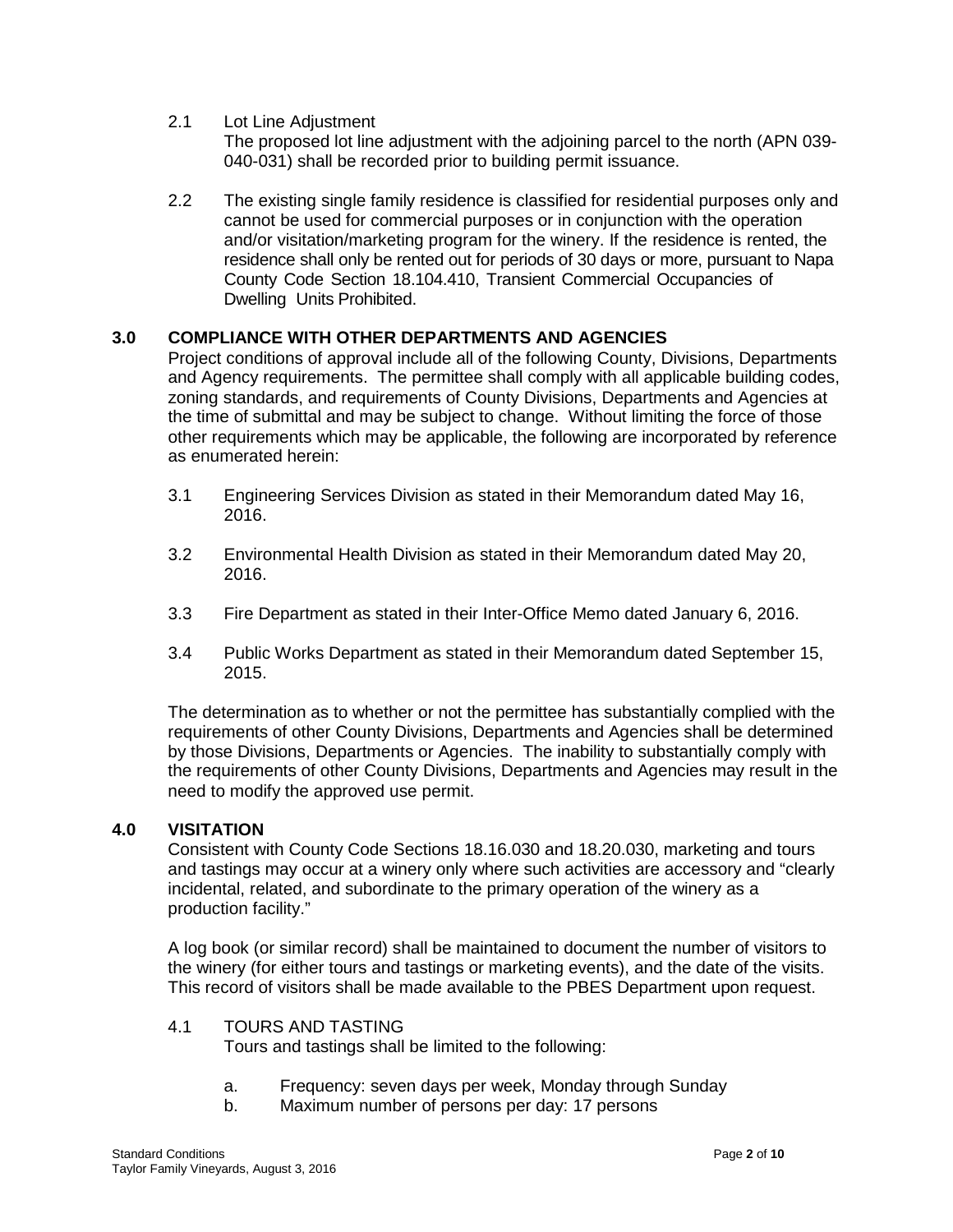- c. Maximum number of persons per week: 119 persons
- d. Hours of operation: 10:00 AM to 6:00 PM

"Tours and tastings" means tours of the winery and/or tastings of wine, where such tours and tastings are limited to persons who have made unsolicited prior appointments for tours or tastings.

Tours and tastings may include food and wine pairings, where all such food service is provided without charge except to the extent of cost recovery and is incidental to the tasting of wine. Food service may not involve menu options and meal service such that the winery functions as a café or restaurant (County Code Section 18.08.620 - Tours and Tastings).

Tours and Tastings shall be limited to those wines set forth in the County Code Section 18.20.030(I)(5)(c) - AW Zoning and 18.16.030(G)(5)(c) - AP Zoning.

### 4.2 MARKETING

Marketing events with catered food preparation are limited to the following:

- a. Type of Event: 1
	- 1. Frequency: 10 times per year
	- 2. Number of persons: 30 maximum
	- 3. Time of Day: 11:00 AM to 9:30 PM
- b. Type of Event: 2
	- 1. Frequency: 1 time per year
	- 2. Number of persons: 75 maximum
	- 3. Time of Day: 11:00 AM to 9:30 PM

"Marketing of wine" means any activity of a winery which is conducted at the winery on a prearranged basis for the education and development of customers and potential customers with respect to wine which can be sold at the winery on a retail basis pursuant to the County Code Chapters 18.16 and 18.20. Marketing of wine may include cultural and social events directly related to the education and development of customers and potential customers provided such events are clearly incidental, related and subordinate to the primary use of the winery. Marketing of wine may include food service, including food and wine pairings, where all such food service is provided without charge except to the extent of cost recovery.

Business events are similar to cultural and social events, in that they will only be considered as "marketing of wine" if they are directly related to the education and development of customers and potential customers of the winery and are part of a marketing plan approved as part of the winery's use permit. Marketing plans in their totality must remain "clearly incidental, related and subordinate to the primary operation of the winery as a production facility" (County Code Sections 18.16.030(G)(5) and 18.20.030(I)(5)). To be considered directly related to the education and development of customers or potential customers of the winery, business events must be conducted at no charge except to the extent of recovery of variable costs, and any business content unrelated to wine must be limited.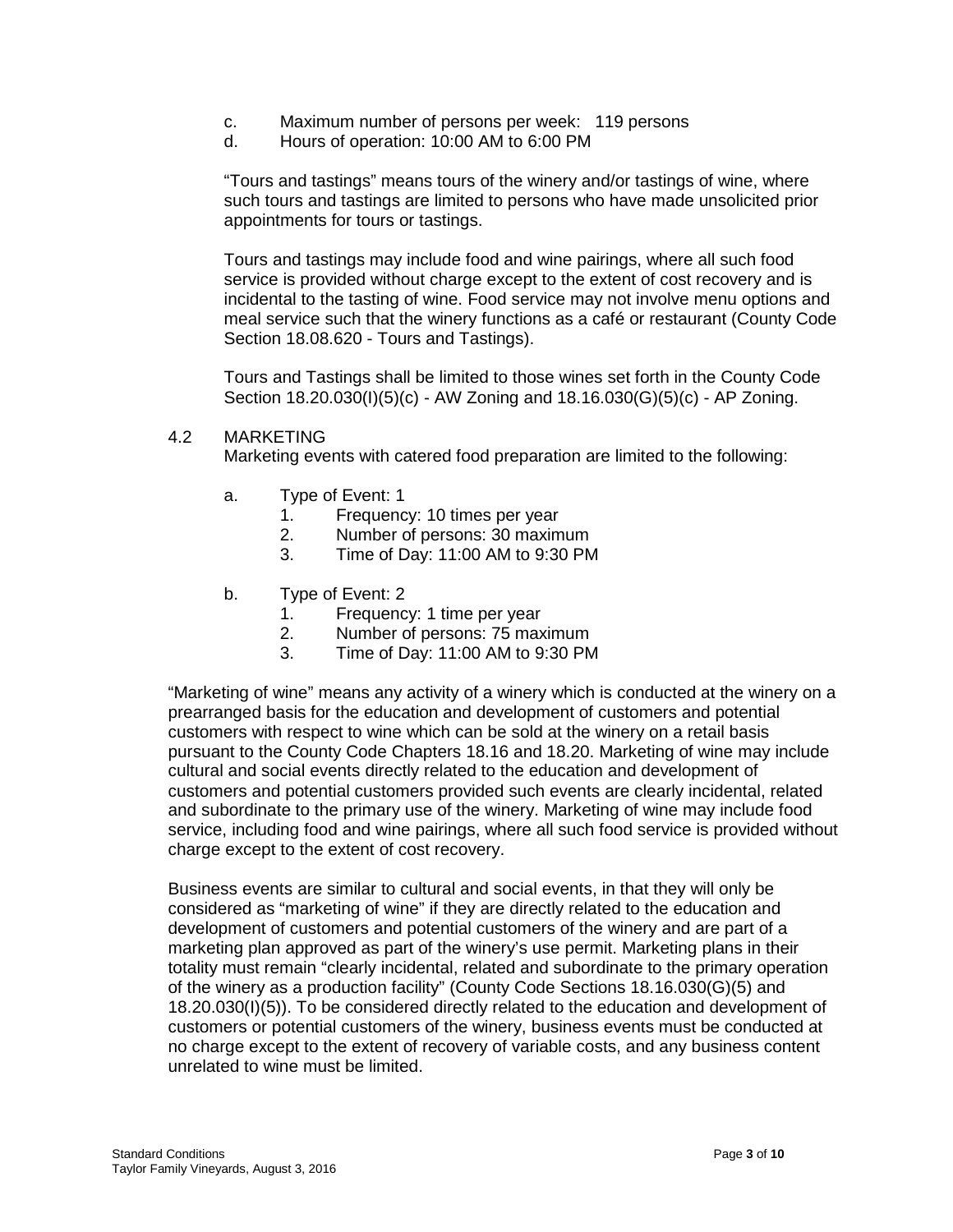Careful consideration shall be given to the intent of the event, the proportion of the business event's non-wine-related content, and the intensity of the overall marketing plan (County Code Section 18.08.370 - Marketing of Wine).

All activity, including cleanup, shall cease by 10:00 PM. If any event is held which will exceed the available on-site parking, the applicant shall prepare an event-specific parking plan which may include, but not be limited to, valet service or off-site parking and shuttle service to the winery.

## **5.0 GRAPE SOURCE**

At least 75% of the grapes used to make the winery's wine shall be grown within Napa County. The permittee shall keep records of annual production documenting the source of grapes to verify that 75% of the annual production is from Napa County grapes. The report shall recognize the Agricultural Commissioner's format for County of origin of grapes and juice used in the Winery Production Process. The report shall be provided to the PBES Department upon request, but shall be considered proprietary information and not available to the public.

### **6.0 COMPLIANCE REVIEW**

Permittee shall obtain and maintain all permits (Use Permits and Modifications) and licenses from the California Department of Alcoholic Beverage Control (ABC), United States Tax and Trade Bureau (TTB), and California Department of Food and Agriculture (CDFA) Grape Crush Inquiry data, all of which are required to produce and sell wine. In the event permittee loses the required ABC or TTB permits and licenses (or permit/license is revoked), permittee shall cease marketing events and tours and tastings until such time as those ABC and/or TTB permits and licenses are reestablished.

Visitation log books, custom crush client records, and any additional documentation determined by staff to be necessary to evaluate compliance may be requested by the County for any code compliance. The permittee (and their successors) shall be required to participate fully in the winery code compliance process.

## **7.0 RENTAL/LEASING**

No winery facilities, or portions thereof including, without limitation, any kitchens, barrel storage areas, or warehousing space, shall be rented, leased, or used by entities other than persons or entities producing and/or storing wine at the winery, such as alternating proprietors and custom producers, except as may be specifically authorized in this use permit or pursuant to the Temporary Events Ordinance (County Code Chapter 5.36).

#### **8.0 SIGNS**

Prior to installation of any winery identification or directional signs, detailed plans, including elevations, materials, color, and lighting, shall be submitted to the PBES Department for administrative review and approval. Administrative review and approval is not required if signage to be installed is consistent with signage plans submitted, reviewed and approved as part of this use permit approval. All signs shall meet the design standards as set forth in County Code Chapter 18.116. At least one sign placed and sized in a manner to inform the public must legibly post the words "Tours and Tastings by Prior Appointment Only".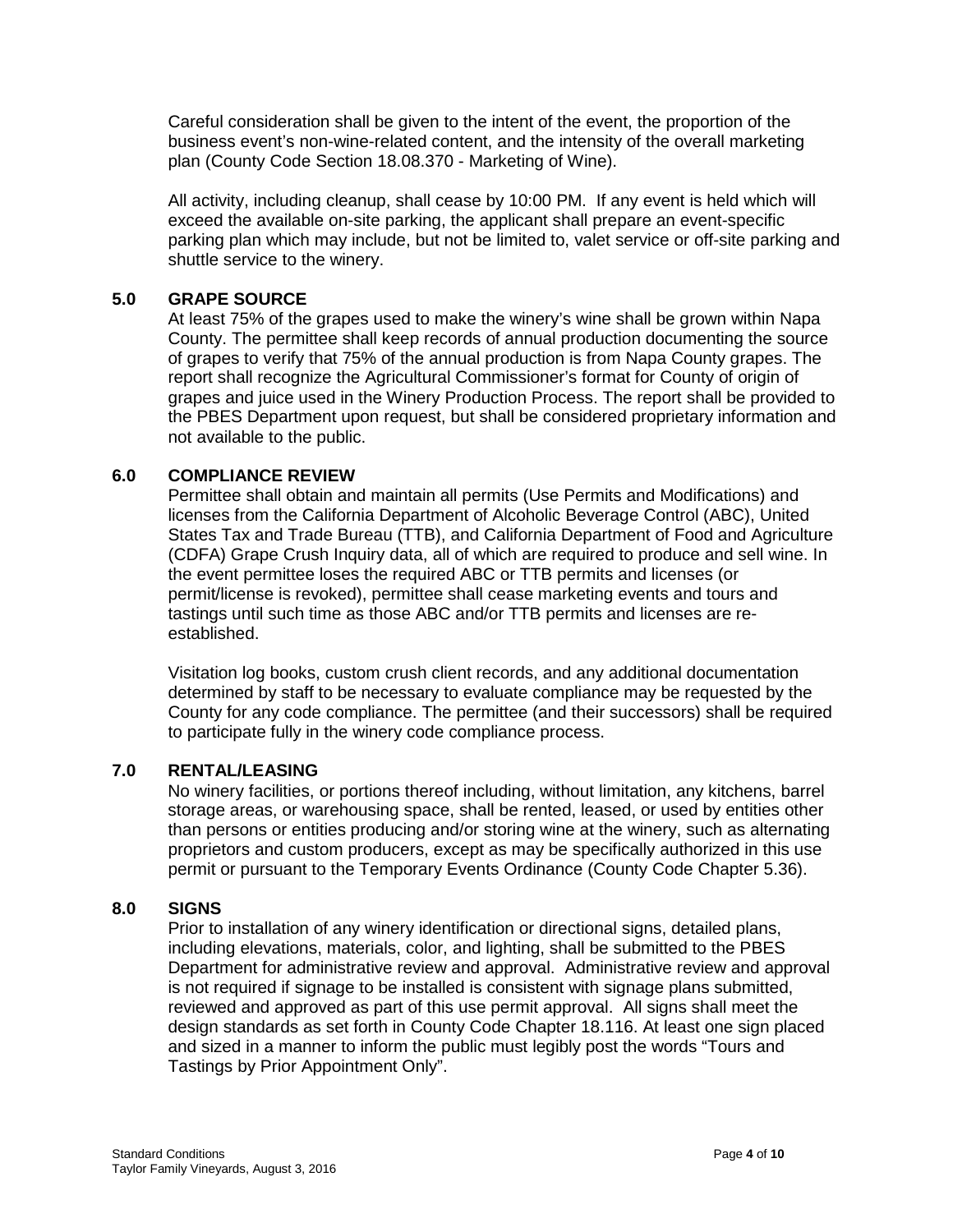### **9.0 LIGHTING**

All exterior lighting, including landscape lighting, shall be shielded and directed downward, shall be located as low to the ground as possible, shall be the minimum necessary for security, safety, or operations, shall be on timers, and shall incorporate the use of motion detection sensors to the greatest extent practical. No flood-lighting or sodium lighting of the building is permitted, including architectural highlighting and spotting. Low-level lighting shall be utilized in parking areas as opposed to elevated high-intensity light standards. Lighting utilized during harvest activities is not subject to this requirement.

Prior to issuance of any building permit pursuant to this approval, two (2) copies of a detailed lighting plan showing the location and specifications for all lighting fixtures to be installed on the property shall be submitted for Planning Division review and approval. All lighting shall comply with the California Building Code.

### **10.0 LANDSCAPING**

Two (2) copies of a detailed final landscaping and irrigation plan, including parking details, shall be submitted with the building permit application package for the Planning Division's review and approval prior to the issuance of any building permit associated with this approval. The plan shall be prepared pursuant to the County's Water Efficient Landscape Ordinance (WELO) requirements in effect at the time of building permit submittal, as applicable, and shall indicate the names and locations of all plant materials to be used along with their method of maintenance.

Plant materials shall be purchased locally when practical. The Agricultural Commissioner's office shall be notified of all impending deliveries of live plants with points of origin outside of Napa County.

No trees greater than 6" diameter at breast height shall be removed, except for those identified on the submitted site plan. Trees to be retained shall be protected during construction by fencing securely installed at the outer most dripline of the tree or trees. Such fencing shall be maintained throughout the duration of the work undertaken in connection with the winery development/construction. In no case shall construction material, debris or vehicles be stored in the fenced tree protection area.

Landscaping shall be completed prior to issuance of a Final Certificate of Occupancy, and shall be permanently maintained in accordance with the landscaping plan.

# **11.0 OUTDOOR STORAGE/SCREENING/UTILITIES**

All outdoor storage of winery equipment shall be screened from the view of residences of adjacent properties by a visual barrier consisting of fencing or dense landscaping. No item in storage shall exceed the height of the screening. Water and fuel tanks, and similar structures, shall be screened to the extent practical so as to not be visible from public roads and adjacent parcels.

New utility lines required for this project that are visible from any designated scenic transportation route (see Community Character Element of the General Plan and County Code Chapter 18.106) shall be placed underground or in an equivalent manner be made virtually invisible from the subject roadway.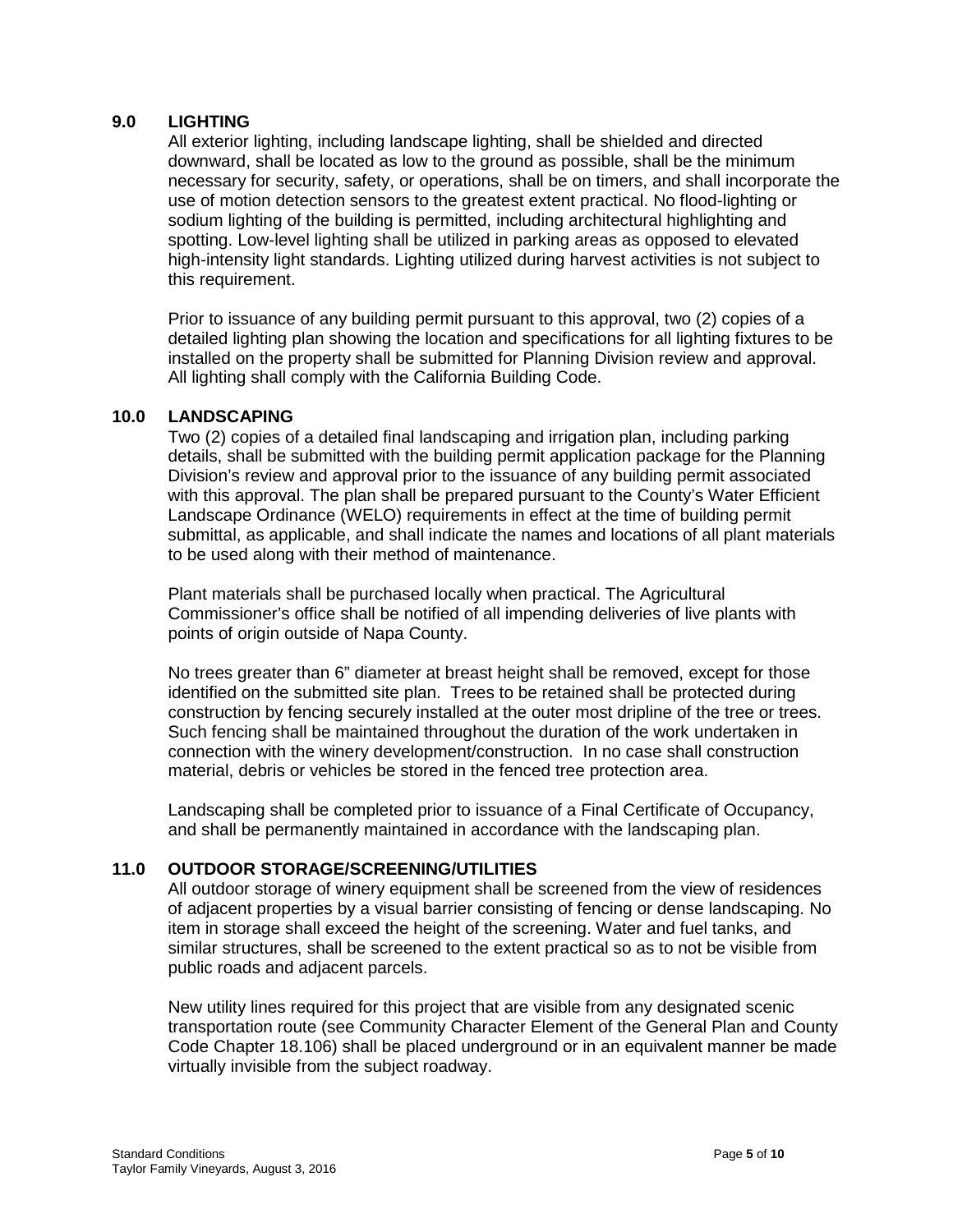# **12.0 COLORS**

The colors used for the roof, exterior walls and built landscaping features of the winery shall be limited to earth tones that will blend the facility into the colors of the surrounding site specific vegetation and the applicant shall obtain the written approval of the PBES Department prior to painting the building. Highly reflective surfaces are prohibited.

## **13.0 SITE IMPROVEMENT CONDITIONS**

Please contact Engineering Services with any questions regarding the following:

13.1 GRADING AND SPOILS

All grading and spoils generated by construction of the project facilities, including cave spoils, shall be managed per Engineering Services direction. All spoils piles shall be removed prior to issuance of a Final Certificate of Occupancy.

#### 13.2 TRAFFIC

Reoccurring and scheduled vehicle trips to and from the site for employees and deliveries shall not occur during peak hour travel times of 8:00 AM to 9:00 AM and 3:00 PM to 6:00 PM Monday through Friday, and 3:00 PM to 4:00 PM on Saturday, to the maximum extent possible. All road improvements on private property required per Engineering Services shall be maintained in good working condition and in accordance with the Napa County Roads and Streets Standards.

#### 13.3 DUST CONTROL

Water and/or dust palliatives shall be applied in sufficient quantities during grading and other ground disturbing activities on-site to minimize the amount of dust produced. Outdoor construction activities shall not occur when average wind speeds exceed 20 mph.

#### 13.4 AIR QUALITY

During all construction activities the permittee shall comply with the Bay Area Air Quality Management District (BAAQMD) Basic Construction Best Management Practices, as provided in Table 8-1, May 2011 Updated CEQA Guidelines:

- a. Post a publicly visible sign with the telephone number and person to contact at the lead agency regarding dust complaints. The BAAQMD's phone number shall also be visible.
- b. All exposed surfaces (e.g., parking areas, staging areas, soil piles, grading areas, and unpaved access roads) shall be watered two times per day.
- c. All haul trucks transporting soil, sand, or other loose material off-site shall be covered.
- d. All visible mud or dirt tracked out onto adjacent public roads shall be removed using wet power vacuum street sweepers at least once per day. The use of dry power sweeping is prohibited.
- e. All vehicle speeds on unpaved roads shall be limited to 15 mph.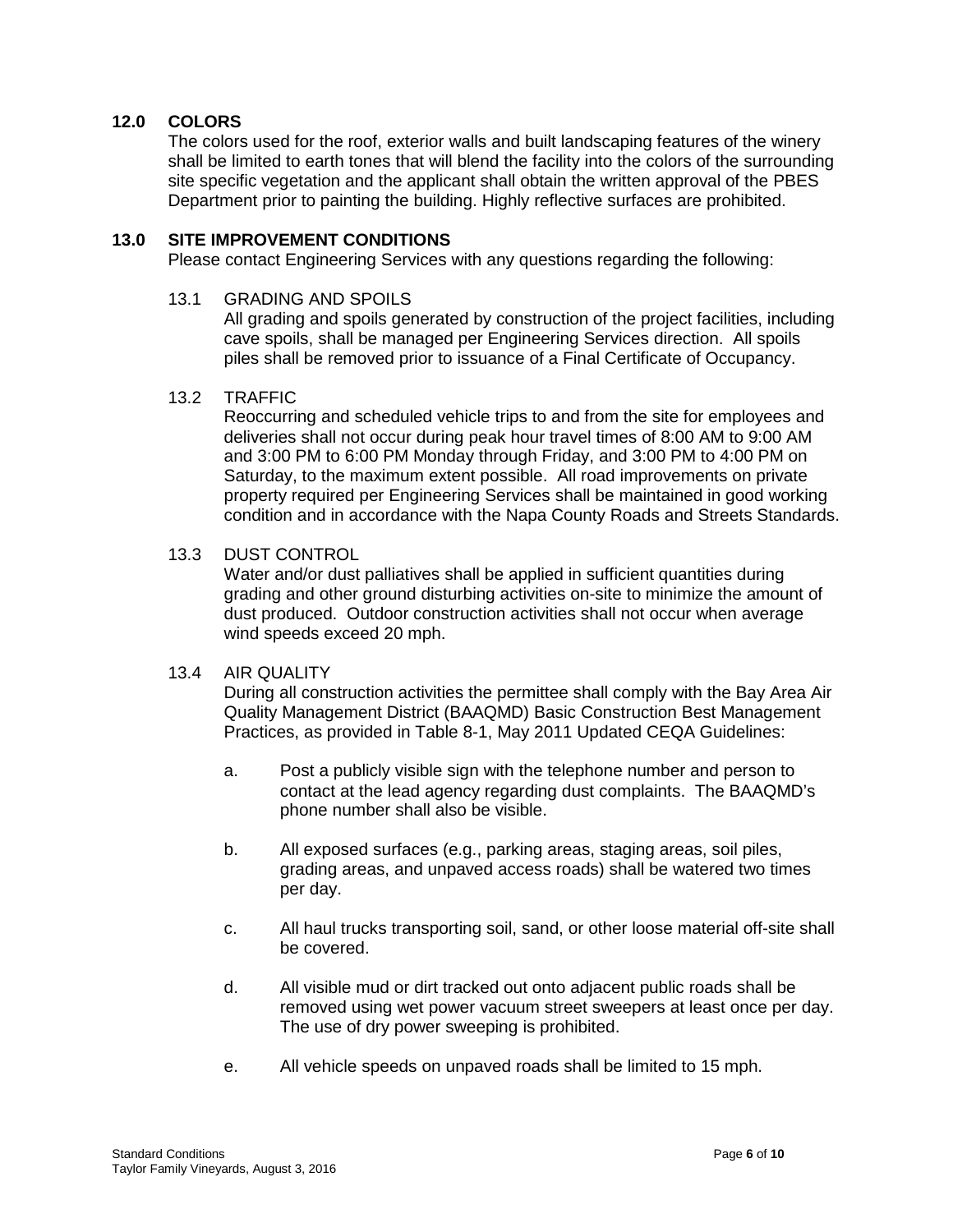- f. All roadways, driveways, and sidewalks to be paved shall be completed as soon as possible. Building pads shall be laid as soon as possible after grading unless seeding or soil binders are used.
- g. Idling times shall be minimized either by shutting equipment off when not in use or reducing the maximum idling time to five (5) minutes (as required by the California airborne toxics control measure Title 13, Section 2485 of California Code of Regulations). Clear signage shall be provided for construction workers at all access points.
- h. All construction equipment shall be maintained and properly tuned in accordance with manufacturer's specifications. All equipment shall be checked by a certified visible emissions evaluator.

# 13.5. STORM WATER CONTROL

The permittee shall comply with all construction and post-construction storm water pollution prevention protocols as required by the County Engineering Services Division, and the State Regional Water Quality Control Board.

### 13.6 PARKING

The location of employee and truck loading zone areas shall be identified along with proposed circulation and traffic control signage (if any).

Parking shall be limited to approved parking spaces only and shall not occur along access or public roads or in other locations except during harvest activities. In no case shall parking impede emergency vehicle access or public roads.

# 13.7 GATES/ENTRY STRUCTURES

Any gate installed at the winery entrance shall be reviewed by the PBES Department and the Napa County Fire Department to assure that it is designed to allow large vehicles, such as motorhomes, to turn around if the gate is closed without backing into the public roadway, and that fire suppression access is available at all times. If the gate is part of an entry structure an additional permit shall be required according to the County Code and in accordance with the Napa County Roads and Street Standards. A separate entry structure permit is not required if the entry structure is consistent with entry structure plans submitted, reviewed, and approved as part of this use permit approval.

# **14.0 GROUND WATER MANAGEMENT - WELLS**

Please contact the Planning Division with any questions regarding the following:

a. The permittee shall (at the permittee's expense) maintain data regarding monthly well monitoring and the total annual groundwater pumped. Such data shall include water extraction volumes and static well levels of the well. All monitoring shall commence within six months of the issuance of this permit, or immediately upon commencement of the expansion authorized by this permit, whichever occurs first, and shall be submitted not later than January 31st every calendar year thereafter and available upon the County's request at any other time.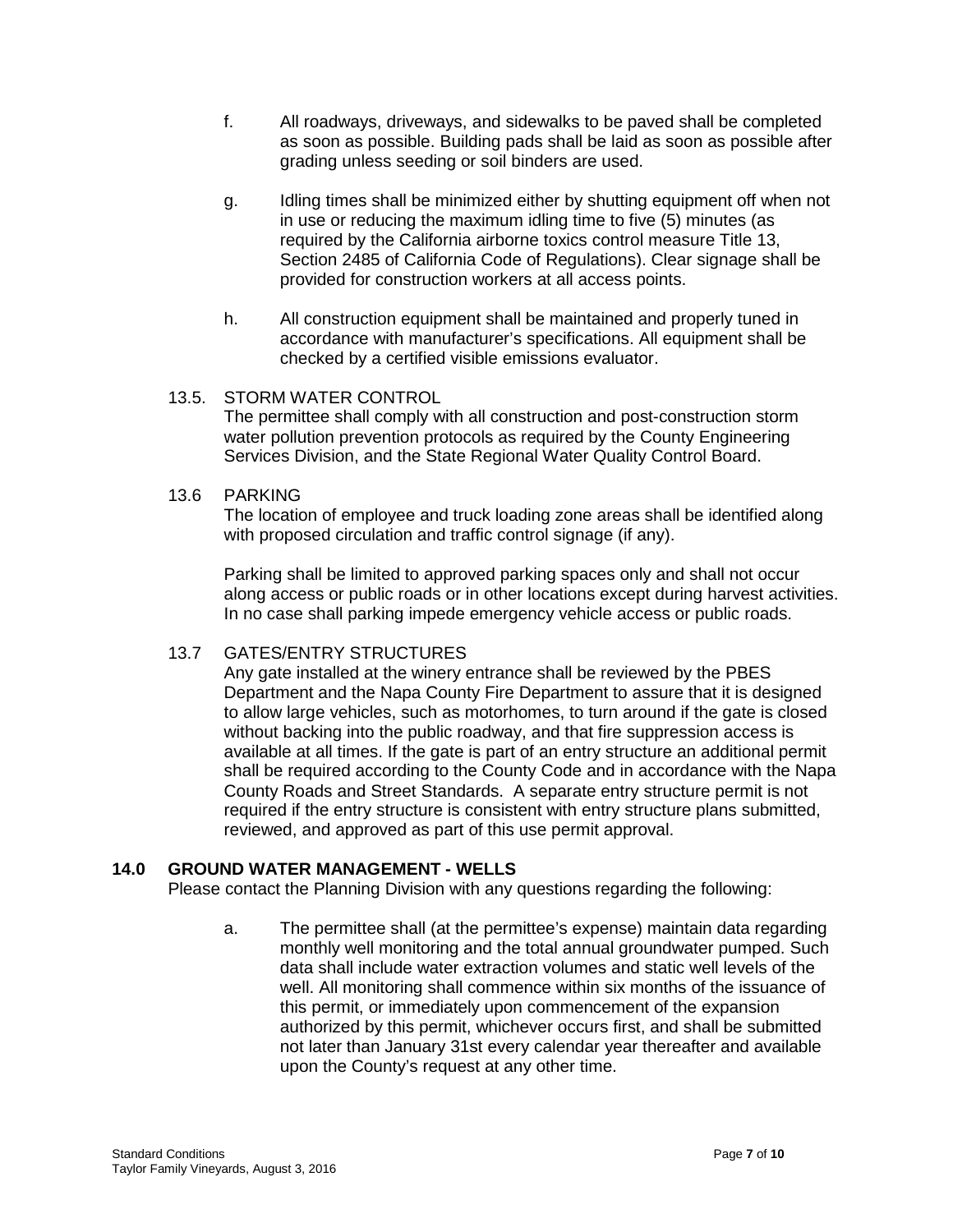Water usage shall be minimized by use of best available control technology and best water management conservation practices.

- b. No new on-site or off-site water sources (other than those evaluated as part of this permit) proposed to be used for the winery, including but not limited to wells, imported water, new or existing ponds/reservoir(s) or other surface water impoundments, to serve the winery, shall be allowed without additional environmental review, if necessary, and may be subject to a modification to this permit. A new Water Availability Analysis shall be required prior to approval of any new water source(s) on the property.
- c. Permittee shall limit groundwater use for the winery to 0.413 acre-ft. per year. Any exceedance of this amount in a calendar year is a material breach of this permit.
- d. If water use for the winery from the well exceeds 0.413 acre-ft. per year in a calendar year by 10% or more (a significant exceedance), the permittee shall both immediately notify the County and cease any activity causing the exceedance, shall begin daily well monitoring, and shall promptly prepare a report to be submitted to the PBES Director regarding the reasons for the significant exceedance and the measures immediately taken and to be taken to bring the significant exceedance into compliance with this condition.

The PBES Director may set this permit for a revocation or modification hearing before the Commission within 60 calendar days of discovery of the significant exceedance for possible modification, revocation, or suspension.

- e. If the water use for the winery from the well exceeds 0.413 acre-ft. in a calendar year by less than 10%, the permittee shall notify the County, and promptly provide a report of the following:
	- 1. water volume used;
	- 2. the reason for exceedance;
	- 3. the plan the winery has for reducing water use so as not to exceed the allocation the following year; and
	- 4. other information that may be affecting water use.

If after two calendar years of reporting the monitoring shows that the annual water allocation identified above continues to be exceeded by less than 10%, the PBES Director shall schedule the permit for review by the Planning Commission and possible modification, revocation or suspension.

f. The permittee shall be required to include the well in the County's Groundwater Monitoring program upon the County's request.

### **15.0 ENVIRONMENTAL HEALTH-SPECIFIC CONDITIONS**

Please contact Environmental Health with any questions regarding the following: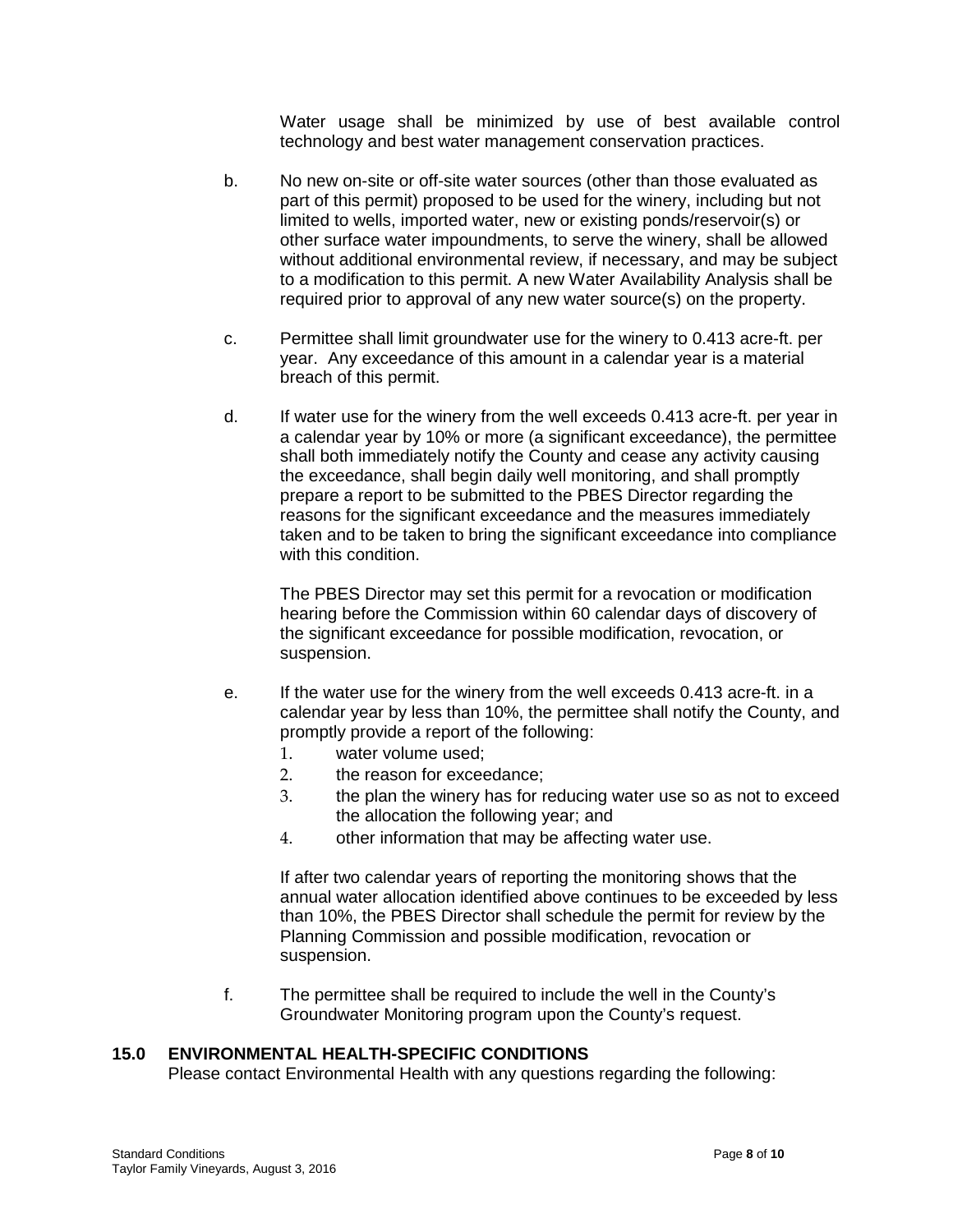## 15.1 NOISE

Construction noise shall be minimized to the greatest extent practical and allowable under State and local safety laws. Construction equipment mufflering and hours of operation shall be in compliance with County Code Chapter 8.16. Equipment shall be shut down when not in use. Construction equipment shall normally be staged, loaded, and unloaded on the project site. If project terrain or access road conditions require construction equipment to be staged, loaded, or unloaded off the project site (such as on a neighboring road or at the base of a hill), such activities shall only occur between the hours of 8 AM to 5 PM. Exterior winery equipment shall be enclosed or muffled and maintained so as not to create a noise disturbance in accordance with the County Code. There shall be no amplified sound system or amplified music utilized outside of approved, enclosed, winery buildings.

# **16.0 ARCHEOLOGICAL FINDING**

In the event that archeological artifacts or human remains are discovered during construction, work shall cease in a 50-foot radius surrounding the area of discovery. The permittee shall contact the PBES Department for further guidance, which will likely include the requirement for the permittee to hire a qualified professional to analyze the artifacts encountered and to determine if additional measures are required.

If human remains are encountered during the development, all work in the vicinity must be, by law, halted, and the Napa County Coroner informed, so that the Coroner can determine if an investigation of the cause of death is required, and if the remains are of Native American origin. If the remains are of Native American origin, the nearest tribal relatives as determined by the State Native American Heritage Commission shall be contacted by the permittee to obtain recommendations for treating or removal of such remains, including grave goods, with appropriate dignity, as required under Public Resources Code Section 5097.98.

#### **17.0 ADDRESSING**

All project site addresses shall be determined by the PBES Director, and be reviewed and approved by the United States Post Office, prior to issuance of any building permit. The PBES Director reserves the right to issue or re-issue an appropriate situs address at the time of issuance of any building permit to ensure proper identification and sequencing of numbers. For multi-tenant or multiple structure projects, this includes building permits for later building modifications or tenant improvements.

#### **18.0 INDEMNIFICATION**

If an indemnification agreement has not already been signed and submitted, one shall be signed and returned to the County within twenty (20) days of the granting of this approval using the PBES Department's standard form.

### **19.0 AFFORDABLE HOUSING MITIGATION**

Prior to County issuance of a building permit, the applicant shall pay the Napa County Affordable Housing Mitigation Fee in accordance with the requirements of County Code Chapter 18.107.

#### **20.0 MONITORING COSTS**

All staff costs associated with monitoring compliance with these conditions, previous permit conditions, and project revisions shall be borne by the permittee and/or property